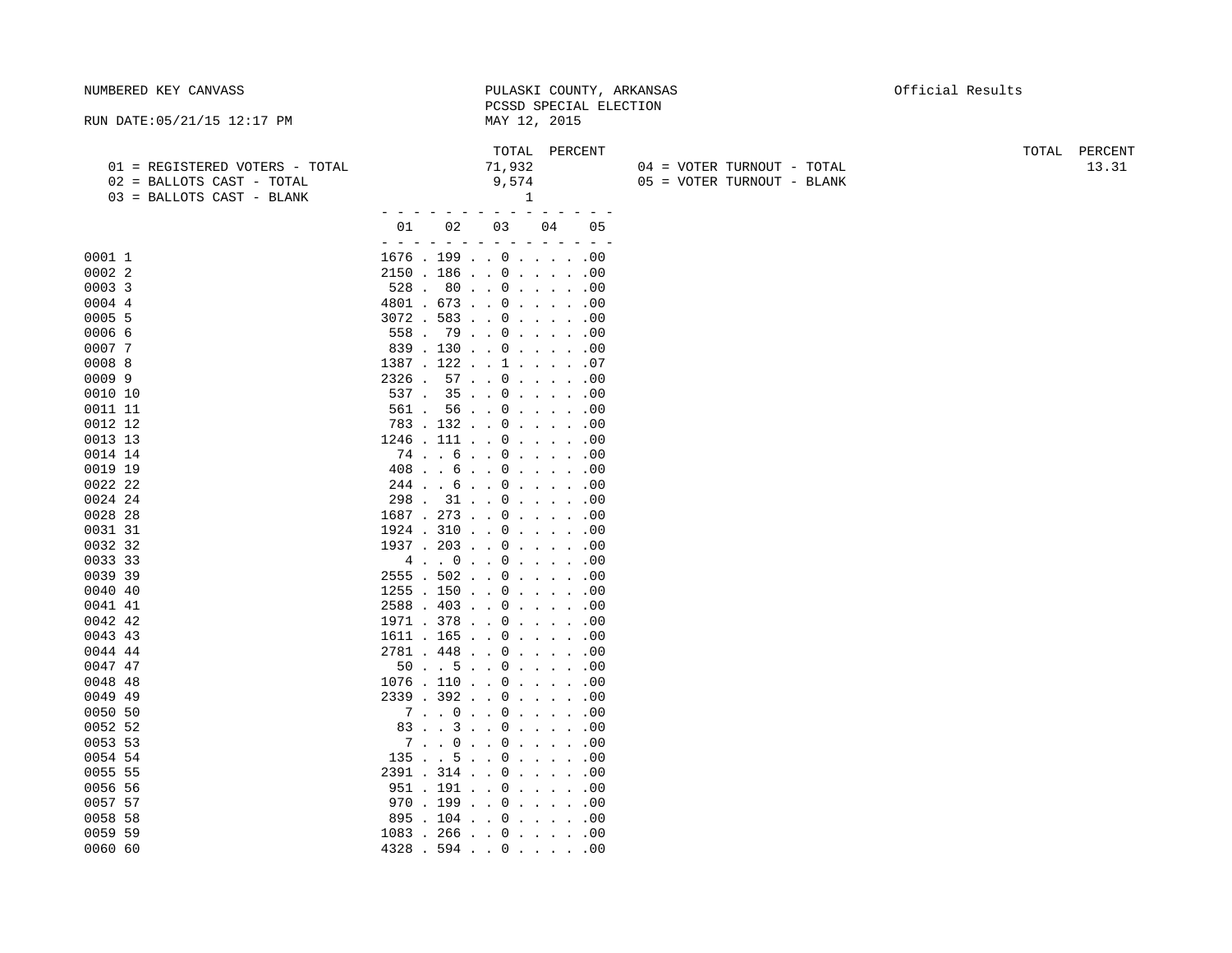| 0061 61                                            |                |                |                | $1516$ $.303$ $.00$ $.00$            |                                     |                   |
|----------------------------------------------------|----------------|----------------|----------------|--------------------------------------|-------------------------------------|-------------------|
| 0062 62                                            |                |                |                | $1018$ . 210 000                     |                                     |                   |
| 0063 63                                            |                |                |                | $970$ . $164$ 000                    |                                     |                   |
| 0064 64                                            |                |                |                | $2765$ $.322$ $.0$ $.0$ $.0$         |                                     |                   |
| 0068 68                                            |                |                |                | $102$ . $20$ $0$ 00                  |                                     |                   |
| 0071 71                                            |                |                |                | 50.2.10.1.1                          |                                     |                   |
| 0073 73                                            |                |                |                | $1242$ . $106$ 0 00                  |                                     |                   |
| 0077 77                                            |                |                |                | $1963$ . $203$ 000                   |                                     |                   |
| 0079 79                                            |                |                |                | $1227$ . 73 0 00                     |                                     |                   |
| 0081 81                                            |                |                |                | 76.0.0.0.0.0.0.0.00                  |                                     |                   |
| 0105 105                                           |                |                |                | 181 2 0 00                           |                                     |                   |
| 0125 125                                           | 581 .          |                |                | 57.0.0.0.0.00                        |                                     |                   |
| 0126 126                                           |                |                |                | $1007$ . 87 0 00                     |                                     |                   |
| 0127 127                                           |                |                |                | $1988$ . 252 000                     |                                     |                   |
| 0129 129                                           |                |                |                | $76$ $18$ $0$ $18$ $0$ $10$          |                                     |                   |
| 0130 130                                           | 452.           |                |                | 47.0.0.0.0.00                        |                                     |                   |
| 0131 131                                           |                |                |                | $941$ $85$ $\ldots$ 0 $\ldots$ $.00$ |                                     |                   |
| 0132 132                                           | 501.           |                |                | $40$ 0 00                            |                                     |                   |
| 0133 133                                           |                |                |                | $733$ . $70$ 000                     |                                     |                   |
| 0135 135                                           |                |                |                | 427.6.0.0.0.0.0                      |                                     |                   |
|                                                    |                |                |                |                                      |                                     |                   |
| VOTE FOR 1<br>$01 = FOR tax$<br>$02$ = AGAINST tax |                |                | 2,355<br>7,209 | 24.62<br>75.38                       | 03 = OVER VOTES<br>04 = UNDER VOTES | $\mathbf{1}$<br>9 |
|                                                    | 01             | 02             | 03             | 04                                   |                                     |                   |
|                                                    |                |                |                |                                      |                                     |                   |
| 0001 1                                             | 28             | 171            | 0              | 0                                    |                                     |                   |
| 0002 2                                             | 30             | 156            | 0              | 0                                    |                                     |                   |
| 0003 3                                             | 15             | 65             | 0              | 0                                    |                                     |                   |
| 0004 4                                             | 88             | 584            | 1              | 0                                    |                                     |                   |
| 0005 5                                             | 56             | 527            | $\mathbf 0$    | 0                                    |                                     |                   |
| 0006 6                                             | 9              | 70             | 0              | 0                                    |                                     |                   |
| 0007 7                                             | 11             | 119            | 0              | $\overline{0}$                       |                                     |                   |
| 0008 8                                             | 11             | 110            | 0              | 1                                    |                                     |                   |
| 0009 9                                             | 13             | 44             | 0              | $\mathbf 0$                          |                                     |                   |
| 0010 10                                            | 3              | 32             | 0              | 0                                    |                                     |                   |
| 0011 11                                            | $\overline{4}$ | 52             | $\mathbf 0$    | $\mathbf 0$                          |                                     |                   |
| 0012 12                                            | 12             | 120            | $\mathbf 0$    | 0                                    |                                     |                   |
| 0013 13                                            | 29             | 82             | $\mathbf 0$    | $\mathbf 0$                          |                                     |                   |
| 0014 14                                            | $\mathbf 0$    | 6              | 0              | 0                                    |                                     |                   |
| 0019 19                                            | 1              | 5              | 0              | 0                                    |                                     |                   |
| 0022 22                                            | $\overline{c}$ | $\overline{4}$ | 0              | 0                                    |                                     |                   |
| 0024 24                                            | 3              | 28             | 0              | $\overline{0}$                       |                                     |                   |
| 0028 28                                            | 52             | 221            | 0              | 0                                    |                                     |                   |
| 0031 31                                            | 83             | 227            | 0              | 0                                    |                                     |                   |
| 0032 32                                            | 60             | 143            | $\mathbf 0$    | 0                                    |                                     |                   |
| 0033 33                                            | $\mathbf 0$    | $\mathbf 0$    | $\mathbf 0$    | $\mathbf 0$                          |                                     |                   |